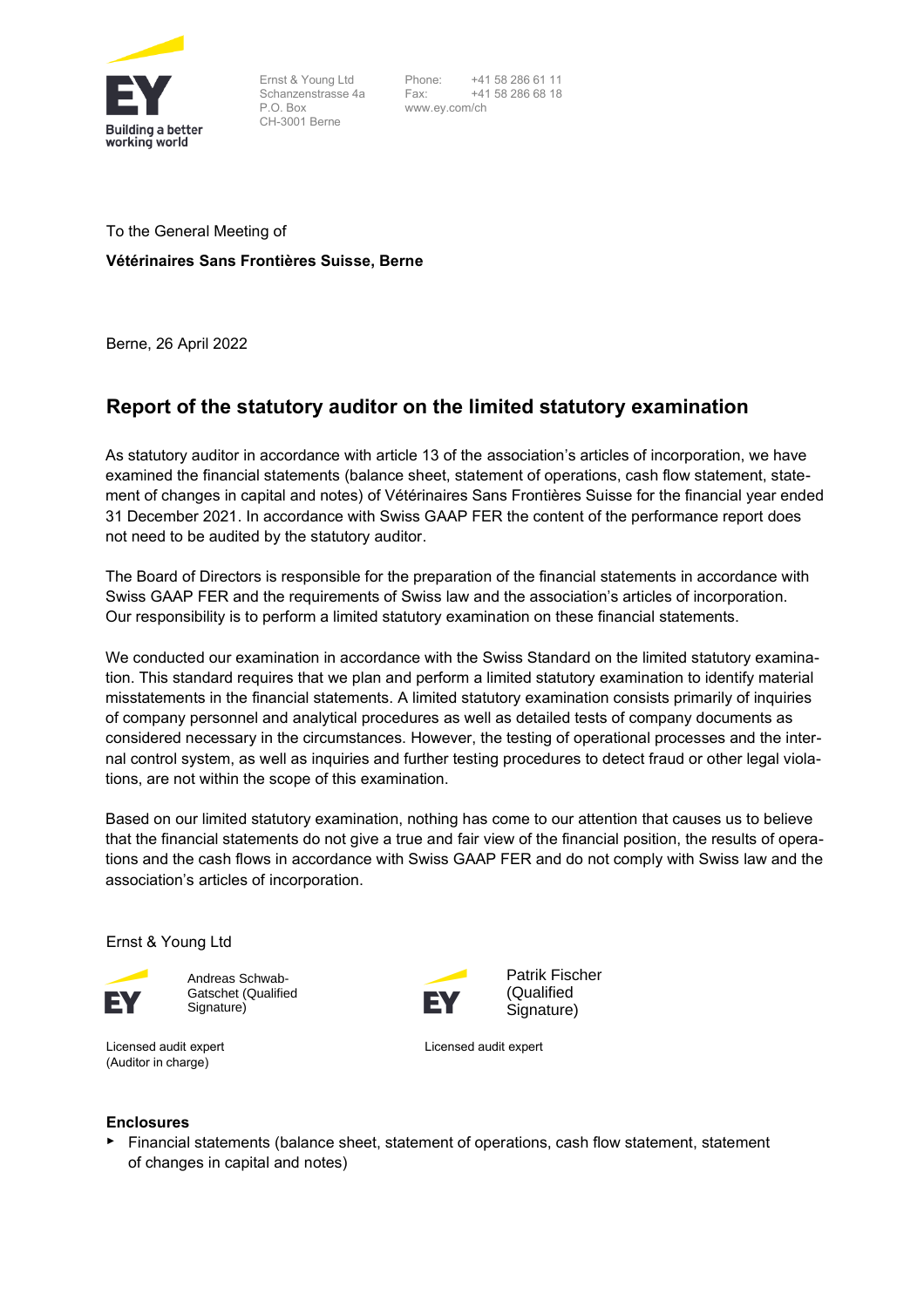# **Balance sheet as of 31.12.**

| in CHF                              | <b>Notes</b>   | 2021      | 2020      |
|-------------------------------------|----------------|-----------|-----------|
|                                     |                |           |           |
| Assets                              |                |           |           |
| Cash                                | $\mathbf{1}$   | 2679288   | 2 177 483 |
| Receivables from goods and services | $\overline{2}$ | 788 255   | 767 660   |
| Other short-term receivables        | 3              | 18057     | 24 2 3 9  |
| Prepayments                         | 4              | 262 979   | 119872    |
| <b>Current assets</b>               |                | 3748579   | 3 089 254 |
|                                     |                |           |           |
| Tangible fixed assets               | 5              | 57 148    | 77 499    |
| <b>Non-current assets</b>           |                | 57 148    | 77 499    |
| <b>Assets</b>                       |                | 3 805 727 | 3 166 753 |
| Liabilities and equity              |                |           |           |
| Payables from goods and services    | 6              | 700 699   | 697 952   |
| <b>Accrued liabilities</b>          | 7              | 12 000    | 9 1 0 0   |
| <b>Current liabilities</b>          |                |           | 707 052   |
|                                     |                | 712 699   |           |
| Subordinated loan                   | 8              | 30 000    | 30 000    |
| <b>Non-current liabilities</b>      |                | 30 000    | 30 000    |
|                                     |                |           |           |

| <b>Fund capital</b><br>9          | 2 340 497 | 2054007   |
|-----------------------------------|-----------|-----------|
|                                   |           |           |
| Tied capital                      | 52 101    | 13 9 72   |
| Free capital                      | 431 596   | 350832    |
| Net income for the year           | 238 834   | 10890     |
| <b>Organisation capital</b><br>10 | 722 531   | 375 694   |
|                                   |           |           |
| Liabilities and equity            | 3 805 727 | 3 166 753 |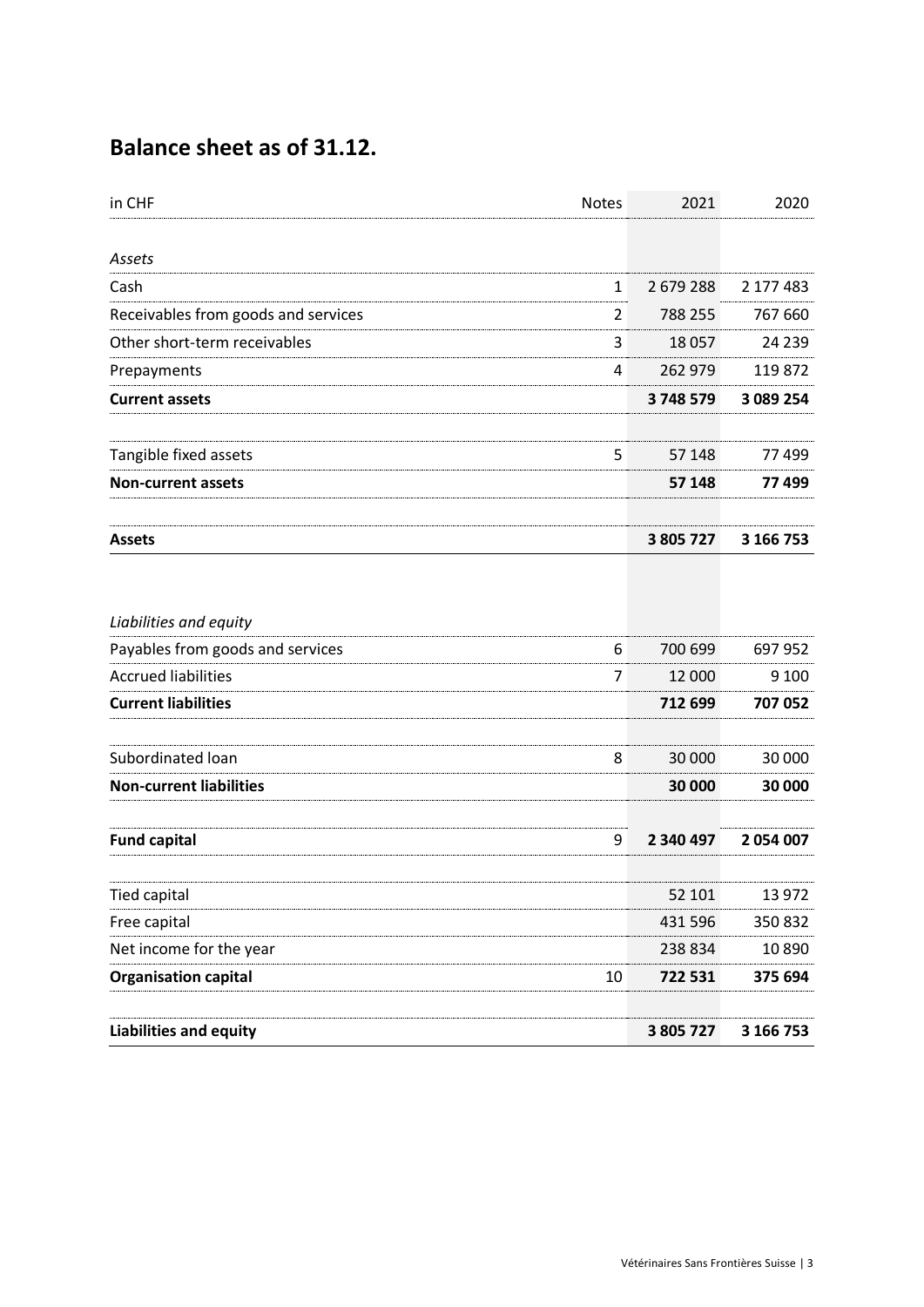# **Statement of operations**

| in CHF                                           | <b>Notes</b> | 2021      | 2020      |
|--------------------------------------------------|--------------|-----------|-----------|
|                                                  |              |           |           |
| Income                                           |              |           |           |
| Project revenues                                 | 11           | 7 311 649 | 8 538 064 |
| Donations                                        | 12           | 1 157 997 | 696 285   |
| Membership fees                                  |              | 20 640    | 28 3 25   |
| Contributions from projects                      |              | 356 741   | 390 479   |
| Sponsoring                                       |              | 54 687    |           |
| Other revenue                                    |              | 11021     | 997       |
| <b>Operating income</b>                          |              | 8912735   | 9654150   |
| Expenditure                                      |              |           |           |
|                                                  |              | (4487271) | (5316359) |
| Material, goods and services                     |              |           |           |
| Personnel expense                                | 13           | (2688406) | (2671794) |
| Other operating expense                          | 14           | (949126)  | (915136)  |
| Depreciation and amortisation                    | 5            | (20557)   | (3066)    |
| <b>Operating expenses</b>                        | 15, 24       | (8145360) | (8906355) |
| <b>Operating result</b>                          |              | 767 375   | 747 795   |
| Financial expense                                |              | (206 723) | (348165)  |
| <b>Financial income</b>                          |              | 66 975    | 205 106   |
| Extraordinary expense                            | 16           | (131876)  | (37831)   |
| <b>Extraordinary income</b>                      | 16           | 117 107   | 41944     |
| Other income                                     |              | (154517)  |           |
|                                                  |              |           | (138 946) |
| Result before changes in fund capital            |              | 612858    | 608 849   |
| Utilization of fund capital                      |              | 7 045 754 | 8 001 678 |
| Allocation of fund capital                       |              | (7311649) | (8568372) |
| Change in fund capital                           | 17           | (265895)  | (566694)  |
| Result before allocation to organisation capital |              | 346 963   | 42 155    |
|                                                  |              |           |           |
| Utilization of organisation capital              |              | 12779     | 30 30 7   |
| Allocation of organisation capital               |              | (120908)  | (61572)   |
| Change in organisation capital                   | 18           | (108129)  | (31265)   |
| <b>Net income</b>                                |              | 238 834   | 10890     |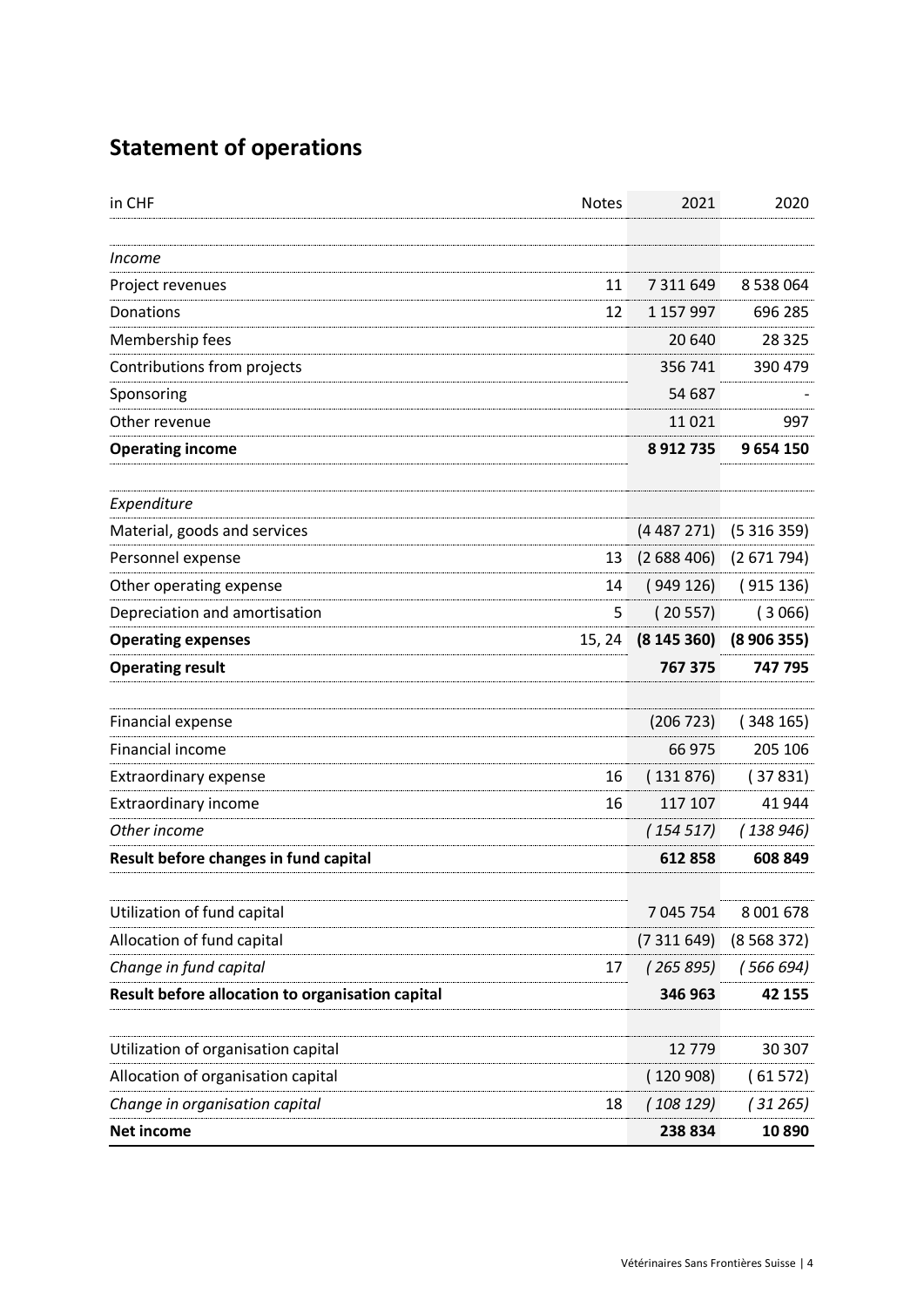# **Cash flow statement**

In addition to the balance sheet and the statement of operations the cash flow statement provides information on investing and financing activities as well as on the development of the financial situation of Vétérinaires Sans Frontières Suisse (VSF-Suisse).

| in CHF                                                  | 2021      | 2020      |
|---------------------------------------------------------|-----------|-----------|
|                                                         |           |           |
| Cash as at January 1                                    | 2 177 483 | 1 566 239 |
|                                                         |           |           |
| Result before allocation to organisation capital        | 346 963   | 42 155    |
|                                                         |           |           |
| Depreciation and amortisation                           | 20557     | 3066      |
| Other non-cash profits/losses                           | (332)     | (23780)   |
| Decrease/(Increase) receivables from goods and services | (20 595)  | (132825)  |
| Decrease/(Increase) other short-term receivables        | 6 1 8 2   | (16558)   |
| Decrease/(Increase) prepayments                         | (143 107) | 26 9 63   |
| Decrease/(Increase) accrued income                      |           | 4368      |
| (Decrease)/Increase payables from goods and services    | 2 747     | 86 5 83   |
| (Decrease)/Increase accrued liabilities                 | 2 9 0 0   | (7381)    |
| (Decrease)/Increase fund capital                        | 286 490   | 699 519   |
| <b>Cash flow from operating activities</b>              | 501 805   | 682 110   |
|                                                         |           |           |
| Purchase of tangible fixed assets                       |           | (70866)   |
| Sale of tangible fixed assets                           |           |           |
| <b>Cash flow from investment activities</b>             |           | (70866)   |
| (Decrease)/Increase loans                               |           |           |
| <b>Cash flow from financing activities</b>              |           |           |
|                                                         |           |           |
| <b>Cash as at December 31</b>                           | 2679288   | 2 177 483 |
|                                                         |           |           |
| Change in cash                                          | 501 805   | 611 244   |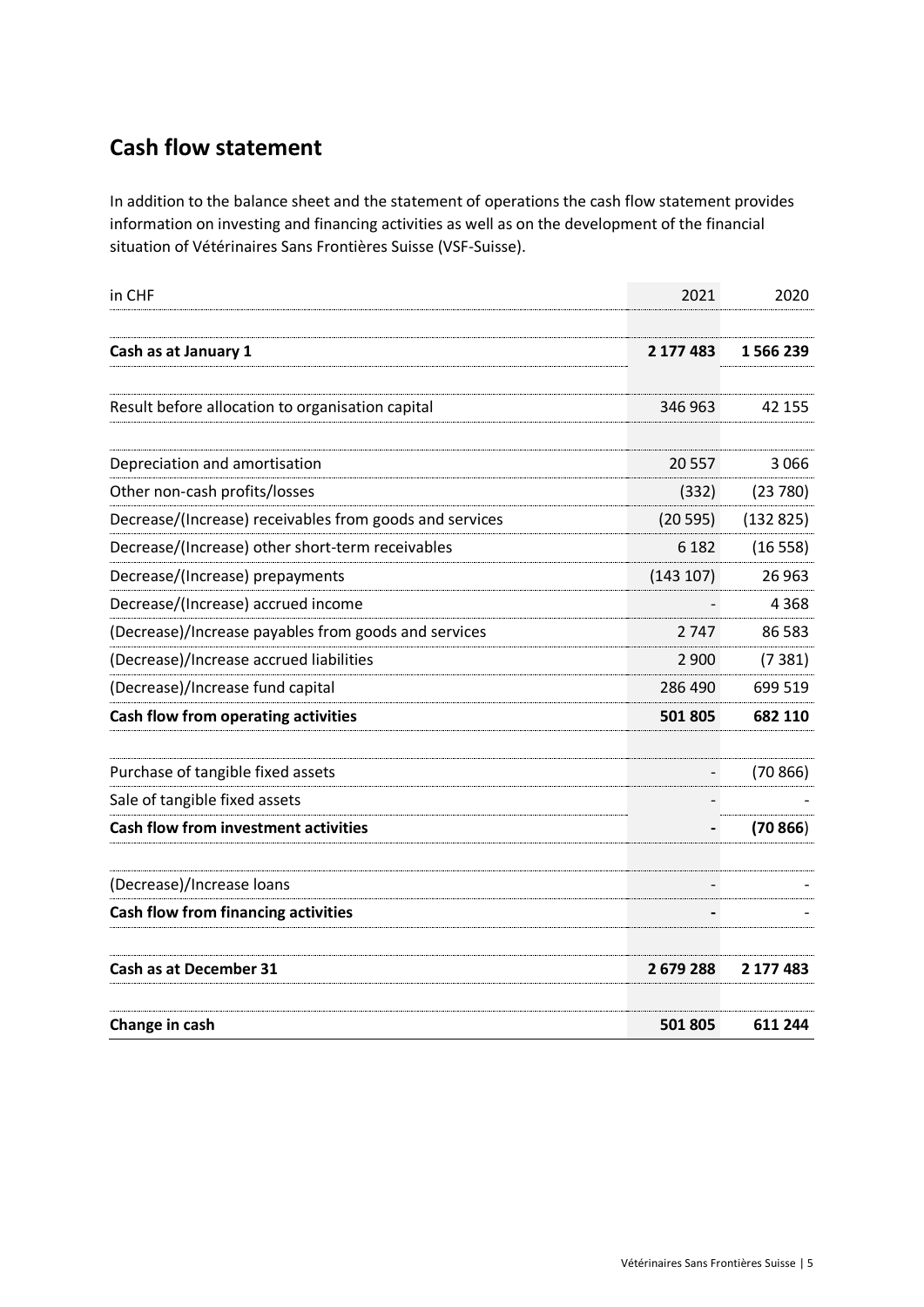# **Statement of changes in capital**

The statement of changes in capital shows the allocation, internal transfers, use, change in pre-financing and balance of funds from both fund and organisational capital. The fund capital represents funds earmarked for project implementation. The organisational capital represents unrestricted funds for use by the organisation.

| in CHF                                     | <b>Balance</b> | Allocation               | Internal<br>transfers    | Utilization              | Change in<br>Pre-financing | <b>Balance</b> |
|--------------------------------------------|----------------|--------------------------|--------------------------|--------------------------|----------------------------|----------------|
|                                            | 01.01.21       |                          |                          |                          |                            | 31.12.21       |
| Restricted funds Ethiopia                  | 744 425        | 1776 147                 | $\overline{\phantom{a}}$ | (2 268'309)              | 10 3 3 7                   | 262 600        |
| Restricted funds Kenya                     | 205 497        | 1768709                  |                          | (758507)                 | 1953                       | 1 2 1 7 6 5 2  |
| <b>Restricted funds Mali</b>               | 550 289        | 619 484                  |                          | (946660)                 | 21 903                     | 245 016        |
| Restricted funds Somalia                   | 51 685         | 145 001                  |                          | (36190)                  | (125553)                   | 34 943         |
| Restricted funds South Sudan               | 47690          | 2 066 057                |                          | (2202583)                | 169 533                    | 80 697         |
| <b>Restricted funds Ivory Coast</b>        | 121 082        | (11750)                  |                          | (133698)                 | 24 3 66                    |                |
| <b>Restricted funds Togo</b>               | 333 339        | 248 001                  |                          | (109 224)                | (81944)                    | 390 172        |
| <b>Restricted funds DEZA</b>               |                | 700 000                  |                          | (590 583)                |                            | 109 417        |
| <b>Fund capital</b>                        | 2 0 5 4 0 0 7  | 7 311 649                |                          | (7045754)                | 20 5 95                    | 2 340 497      |
|                                            |                |                          |                          |                          |                            |                |
| Fund for extraordinary risks <sup>1)</sup> | 13 9 72        | 50 908                   | $\overline{\phantom{a}}$ | (12779)                  | $\overline{\phantom{a}}$   | 52 101         |
| <b>Tied capital</b>                        | 13972          | 50 908                   | $\overline{\phantom{a}}$ | (12779)                  | $\overline{\phantom{a}}$   | 52 101         |
| Fund TVS GST AG <sup>2)</sup>              | 246 000        | 25 000                   | $\overline{\phantom{a}}$ | $\overline{\phantom{a}}$ | $\overline{\phantom{a}}$   | 271 000        |
| Fund capital campaign <sup>3)</sup>        |                | 45 000                   |                          | $\blacksquare$           | $\overline{\phantom{a}}$   | 45 000         |
| Internally gen. unrestricted fund          | (16576)        | $\overline{\phantom{a}}$ | 10890                    |                          | $\qquad \qquad$            | (5686)         |
| <b>Revaluation reserves</b>                | 121 408        |                          |                          | 126)                     | $\overline{a}$             | 121 282        |
| Free capital                               | 350 832        | 70 000                   | 10890                    | 126)                     | $\overline{\phantom{a}}$   | 431 596        |
| Net income for the year                    | 10890          | 238 834                  | (10 890)                 |                          | $\overline{\phantom{a}}$   | 238 834        |
| <b>Organisation capital</b>                | 375 694        | 359 742                  | $\overline{\phantom{a}}$ | (12905)                  | $\overline{\phantom{0}}$   | 722 531        |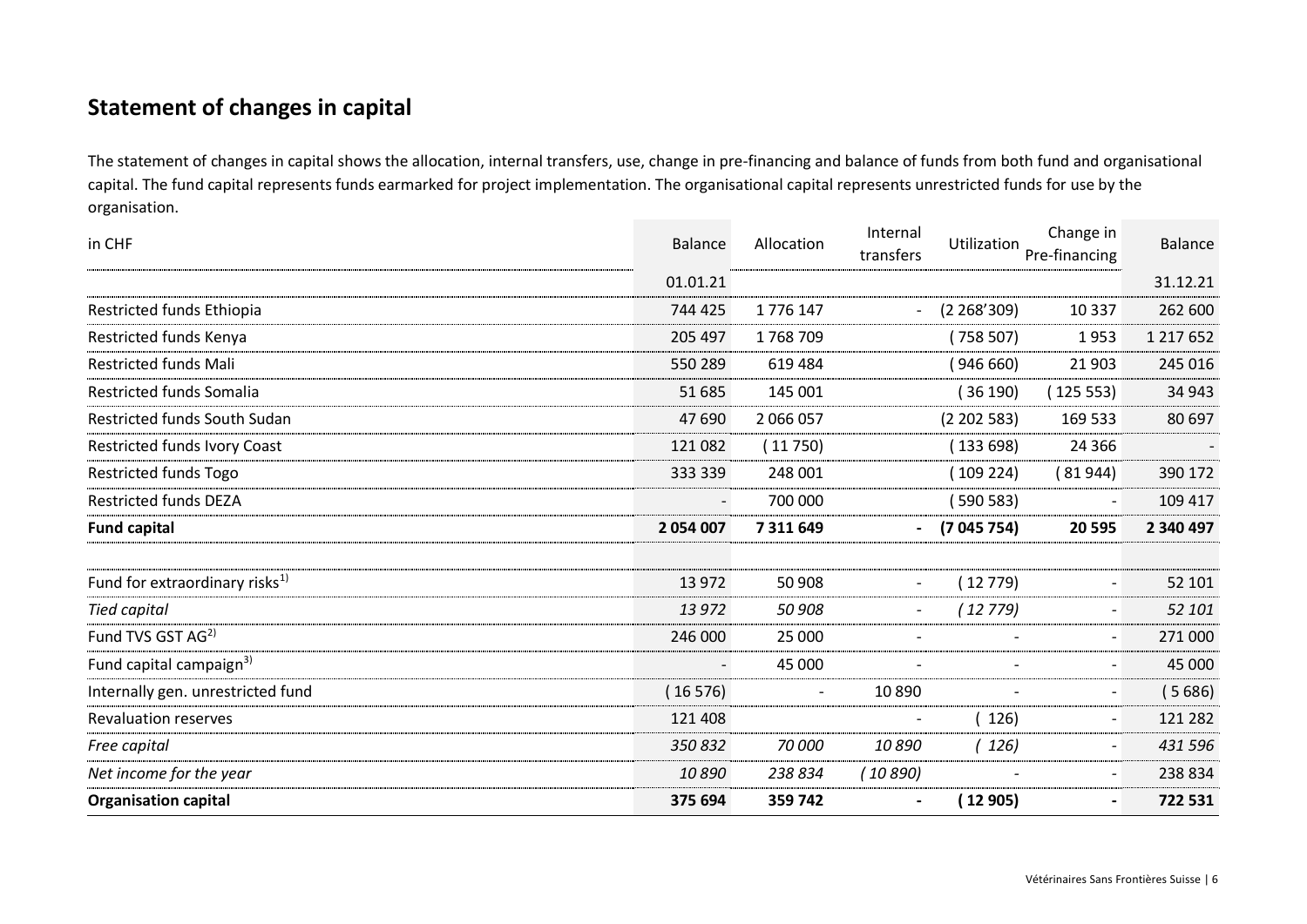|                                            | <b>Balance</b> |                          | Internal                     |           | Change in                 | <b>Balance</b> |
|--------------------------------------------|----------------|--------------------------|------------------------------|-----------|---------------------------|----------------|
| in CHF                                     | 01.01.2020     | Allocation               | transfers                    |           | Utilization pre-financing | 31.12.2020     |
| Restricted funds Ethiopia                  | 198 698        | 1809584                  | $\sim$                       | (1410233) | 146 376                   | 744 425        |
| Restricted funds Kenya                     | 57758          | 2018369                  | $\sim$                       | (1852320) | (18310)                   | 205 497        |
| <b>Restricted funds Mali</b>               | 492 607        | 744 038                  |                              | (702 031) | 15 6 75                   | 550 289        |
| <b>Restricted funds Somalia</b>            | 18 9 50        | 1 2 2 6 7 1 6            | $\sim$                       | (1294696) | 100 715                   | 51 685         |
| Restricted funds South Sudan               | 121 893        | 2 510 059                |                              | (245636)  | (127896)                  | 47690          |
| Restricted funds Ivory Coast               | 175 025        | $\overline{\phantom{a}}$ | $\overline{\phantom{a}}$     | (53943)   |                           | 121 082        |
| Restricted funds Togo                      | 264 366        | 224 839                  | $\overline{\phantom{a}}$     | (172131)  | 16 2 65                   | 333 339        |
| <b>Restricted funds Chad</b>               | 25 191         | 34767                    | $\overline{\phantom{a}}$     | (59958)   |                           |                |
| <b>Fund capital</b>                        | 1 354 488      | 8 5 68 3 72              | $\overline{\phantom{0}}$     | (8001678) | 132 825                   | 2 0 54 0 0 7   |
|                                            |                |                          |                              |           |                           |                |
| Fund for extraordinary risks <sup>1)</sup> | 7706           | 36 573                   | $\overline{\phantom{a}}$     | (30307)   | $\overline{\phantom{a}}$  | 13 9 72        |
| Tied capital                               | 7706           | 36573                    | $\overline{\phantom{a}}$     | (30 307)  | $\overline{\phantom{a}}$  | 13972          |
| Fund VS GST AG <sup>2)</sup>               | 221 000        | 25 000                   | $\qquad \qquad \blacksquare$ |           | $\overline{\phantom{a}}$  | 246 000        |
| Internally generated unrestricted fund     | (22913)        | $\overline{\phantom{a}}$ | 6337                         |           | $\overline{\phantom{a}}$  | (16 576)       |
| <b>Revaluation reserves</b>                | 126 087        |                          | $\overline{\phantom{a}}$     | (4679)    |                           | 121 408        |
| Free capital                               | 324 174        | 25 000                   | 6337                         | (4679)    | $\overline{\phantom{a}}$  | 350 832        |
| Net income for the year                    | 6337           | 10890                    | (6337)                       |           | $\overline{\phantom{a}}$  | 10890          |
| <b>Organisation capital</b>                | 338 217        | 72 463                   | $\overline{\phantom{a}}$     | (34986)   | $\overline{\phantom{0}}$  | 375 694        |

<sup>1)</sup> As VSF-Suisse is increasingly exposed to a continuously changing risk landscape, this fund has been built up since 2014. This fund covers extraordinary risks, such as warlike and extraordinary events, as well as exchange rate losses.

<sup>2)</sup> Upon agreement with an institutional donor, VSF-Suisse has allocated the donation to a special fund, which is aimed at strengthening the treasury of VSF-Suisse. It was explicitly agreed with the donor to use the funds for the pre-financing of last instalments related to projects.

<sup>3)</sup> In 2021 VSF Management and the Board have decided to launch a capital campaign to raise funds with the aim to increase the organisation capital. The campaign will run for five years (2021 - 2025).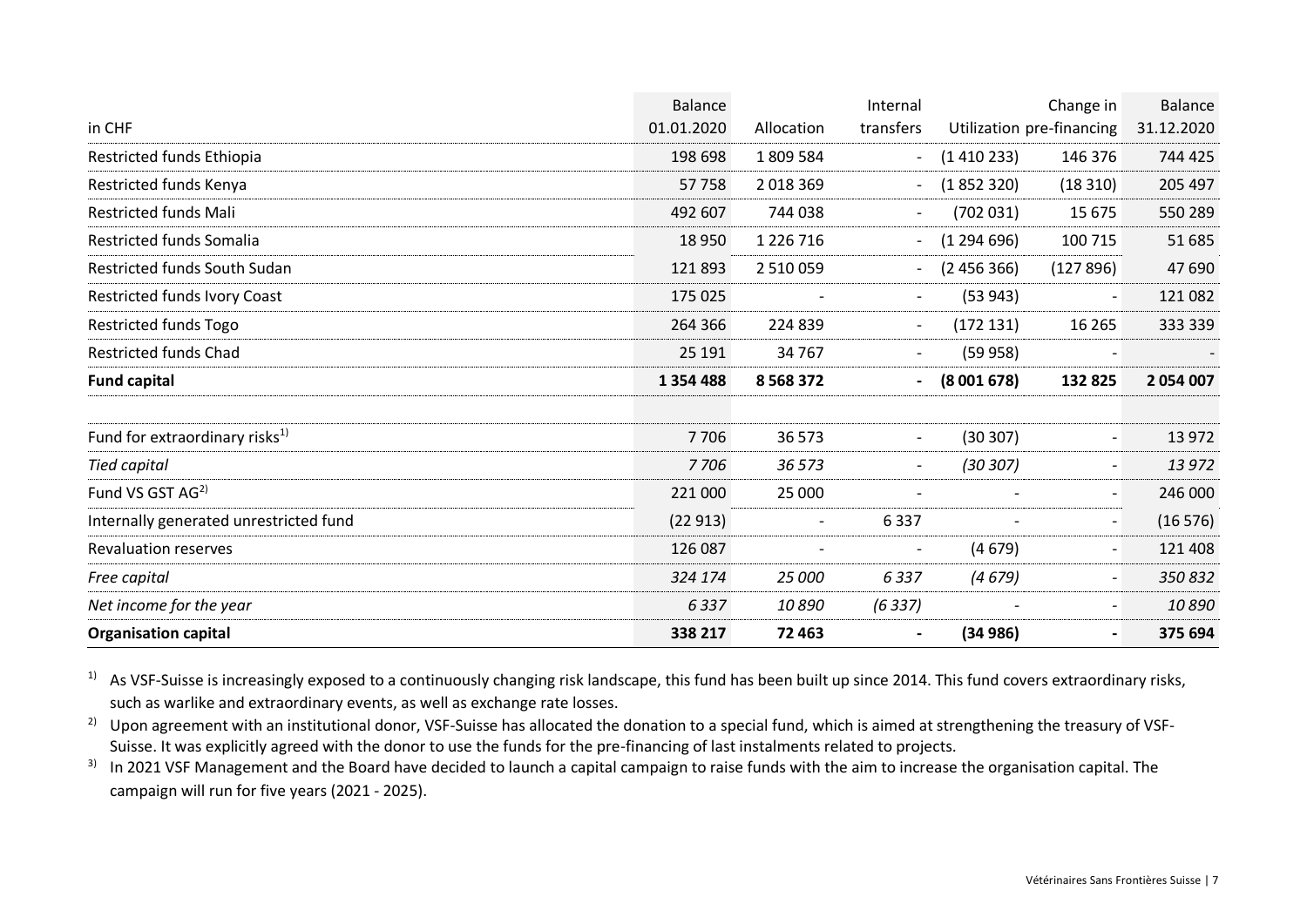## **Notes to financial statement**

#### **Organisation**

Mission VSF-Suisse is committed to improve the well-being and resilience of vulnerable populations by promoting the health and productivity of their livestock within a sustainable environment.

The focus is primarily on the following activities:

- Development of a comprehensive animal health service and veterinary support in the poorest countries of the world.
- Improvement of food security and reduction of poverty by supporting the development of income generating activities in the livestock sector and by improving animal production.
- Support people in cases of natural and human made crises and emergencies, and improvement of disaster prevention.
- Reduction of the consequences of diseases, which can be transferred from animals to human beings (zoonoses), and improvement of food security.
- Capacity building in animal health, animal production, management of small enterprises, hygiene, prevention, promotion of village associations, management of natural resources.
- The sensitization of the Swiss public on the problems of peoples who nowadays make a living with livestock in developing countries.

The organisations development orientation is based on the rules as spelled out in the National laws on international development cooperation and humanitarian assistance (SR 974.0, 19.03.1976)

VSF-Suisse is actively engaged as much in development cooperation as in humanitarian aid, linked through the concept of NEXUS. Target groups are disadvantaged groups of people as for example widows with their families, refugees, and internally displaced people.

The objectives of the organisation (Statutes and Rules):

- Against Hunger and Poverty: VSF-Suisse is engaged in the fight against hunger and poverty in the world. Today, more than half a billion people worldwide live below the poverty line. Famine and chronic malnutrition of the population hinder the sustainable development of the concerned countries.
- Animal Health Human Nutrition Control of Livestock Diseases and Zoonoses: The organisation contributes to education and research projects, development of technical and medical know how related to animal breeding and health, the improvement of human health through improved food safety as well as the prevention of diseases. Through the control of livestock diseases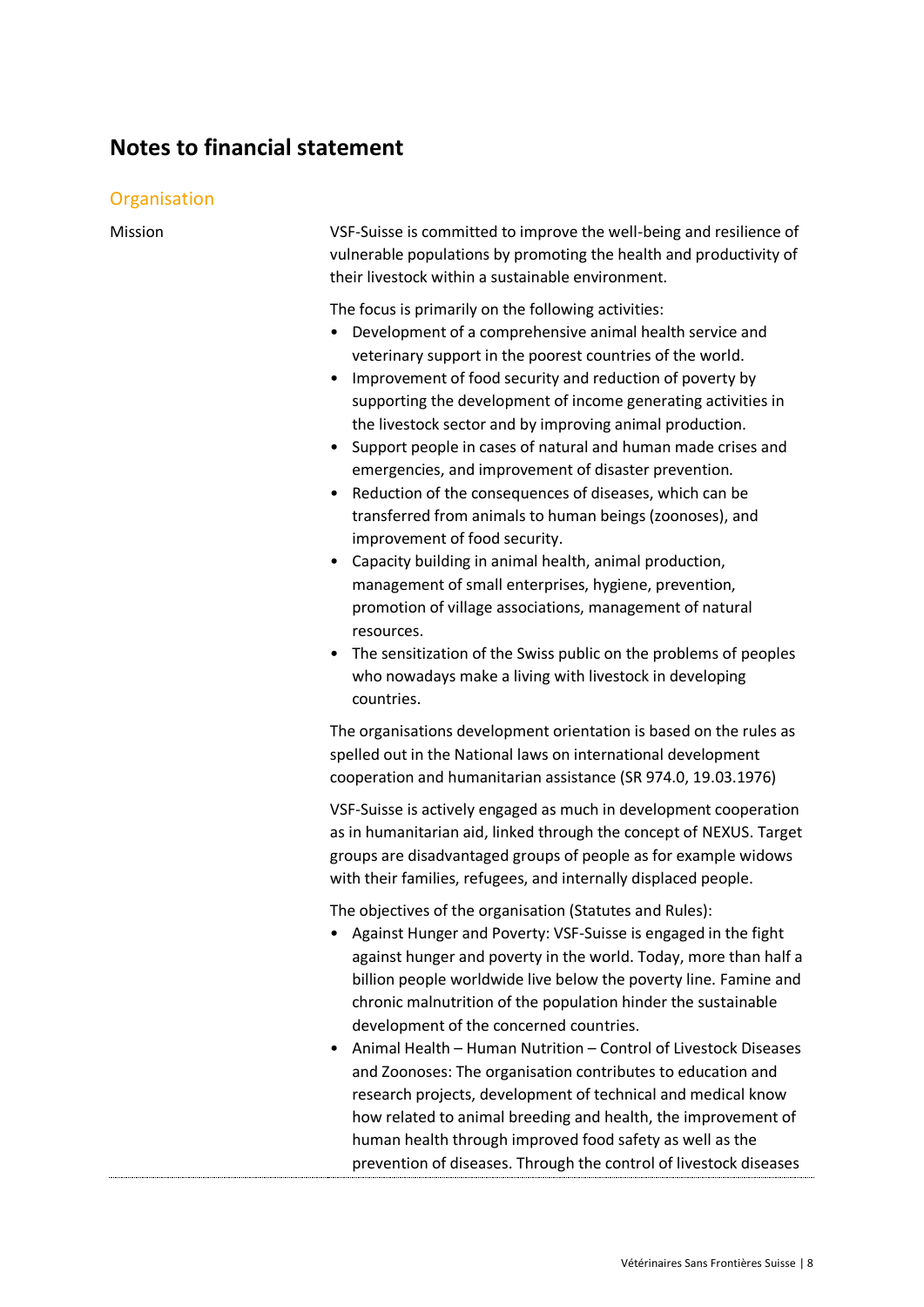|                             | such as rinderpest and zoonoses (diseases transmitted from<br>animal to human being, e.g. Rabies and Tuberculosis), VSF-Suisse<br>improves the health of the population.<br>Disadvantaged, marginalized people - Development cooperation<br>$\bullet$<br>- Humanitarian Aid: Target groups are underprivileged<br>populations in the poorest regions of the world regardless of<br>nationality, race, belief, and political orientation. VSF-Suisse<br>carries out development cooperation in poor countries and<br>provides humanitarian assistance in regions affected by crises<br>and emergencies. |            |             |
|-----------------------------|--------------------------------------------------------------------------------------------------------------------------------------------------------------------------------------------------------------------------------------------------------------------------------------------------------------------------------------------------------------------------------------------------------------------------------------------------------------------------------------------------------------------------------------------------------------------------------------------------------|------------|-------------|
| Statutory source            | By laws of 20 <sup>th</sup> June 2015                                                                                                                                                                                                                                                                                                                                                                                                                                                                                                                                                                  |            |             |
| Headquarter                 | Mühlenplatz 15, 3000 Bern 13, Switzerland                                                                                                                                                                                                                                                                                                                                                                                                                                                                                                                                                              |            |             |
| Board                       | Ulrich Kihm                                                                                                                                                                                                                                                                                                                                                                                                                                                                                                                                                                                            | since 2005 | (President) |
|                             | Pascale Wälti Maumier                                                                                                                                                                                                                                                                                                                                                                                                                                                                                                                                                                                  | since 2015 |             |
|                             | Simone Hofer Frei                                                                                                                                                                                                                                                                                                                                                                                                                                                                                                                                                                                      | since 2017 |             |
|                             | Hanspeter Steinlin                                                                                                                                                                                                                                                                                                                                                                                                                                                                                                                                                                                     | since 2018 |             |
|                             | <b>Stefanie Graf</b>                                                                                                                                                                                                                                                                                                                                                                                                                                                                                                                                                                                   | since 2019 |             |
|                             | Claudio Clematide                                                                                                                                                                                                                                                                                                                                                                                                                                                                                                                                                                                      | since 2021 |             |
| <b>Executive Management</b> | Nicole Litschgi, Executive Director                                                                                                                                                                                                                                                                                                                                                                                                                                                                                                                                                                    |            |             |
|                             | Esther Schelling, Deputy Executive Director                                                                                                                                                                                                                                                                                                                                                                                                                                                                                                                                                            |            |             |
| Statutory auditor           | Ernst & Young AG, Schanzenstrasse 4A, 3001 Berne                                                                                                                                                                                                                                                                                                                                                                                                                                                                                                                                                       |            |             |

### Accounting and reporting standards and principles

VSF-Suisse prepares its financial statements in compliance with the core accounting and reporting standards of Swiss GAAP FER (Framework and standards 1-6 of the Swiss accounting and reporting recommendations). As a Zewo (Swiss self-regulatory organisation for NPO) certified organisation it also complies with Swiss GAAP FER 21, the financial reporting standard for non-profit organisations.

The financial statements will be approved by the board on May 20th and will be presented at the General Assembly on June 18th.

#### Valuation

| Liquid assets        | Nominal value                                                                                                                                                                                                                                                 |
|----------------------|---------------------------------------------------------------------------------------------------------------------------------------------------------------------------------------------------------------------------------------------------------------|
| Foreign currency     | Exchange rate gains and losses are posted in the profit and loss<br>statement.                                                                                                                                                                                |
| Exchange differences | When calculating the individual balances there are inevitable<br>differences that affect the calculated capital. The reasons are the<br>following:                                                                                                            |
|                      | Balance sheet:<br>Changes in the exchange rates since the previous valuation date<br>(assets and liabilities)<br>Movements between assets or liabilities during the reporting<br>$\bullet$<br>year, some of which are calculated at a certain valuation date, |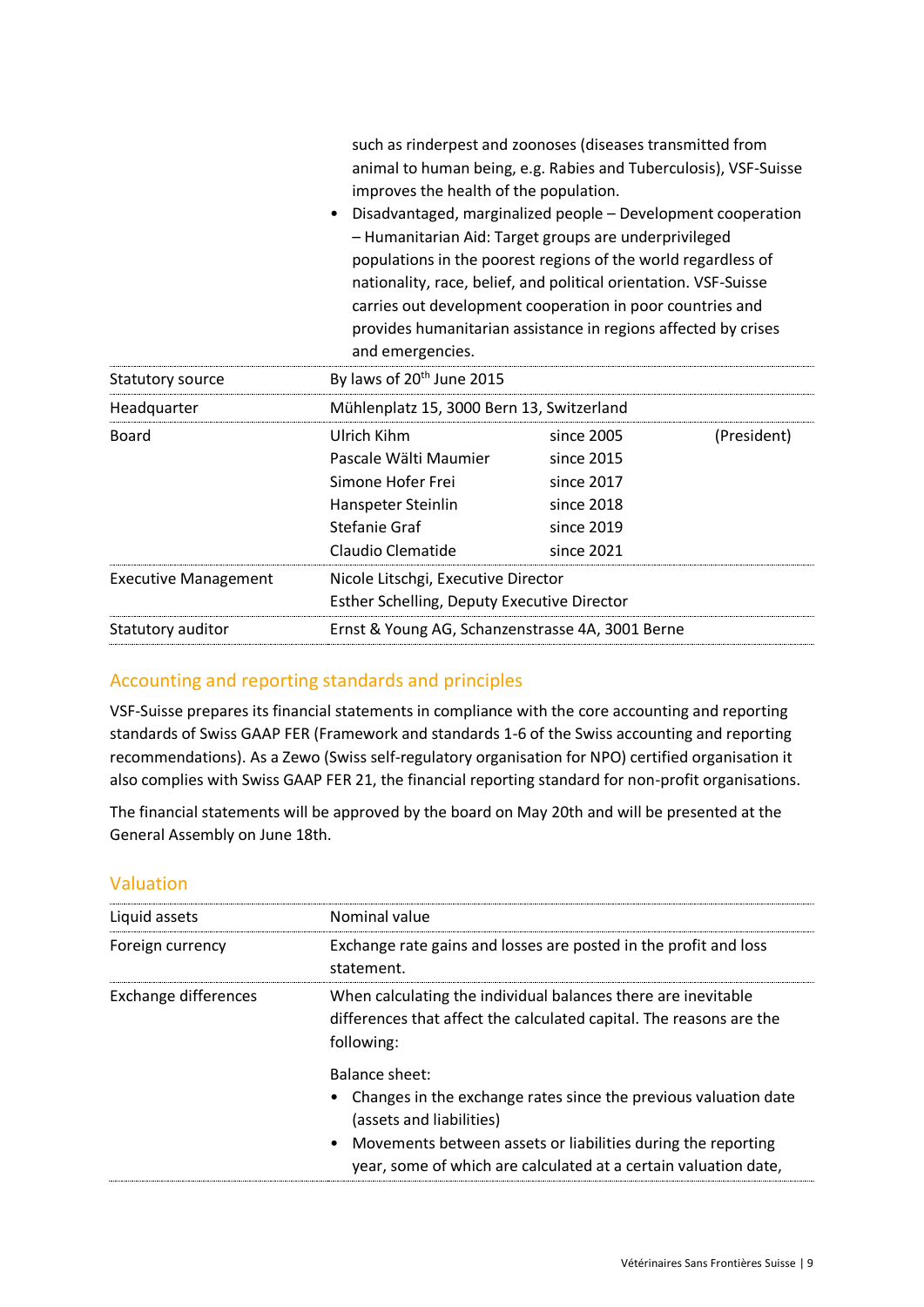|              | others are calculated based on historical rates, as well as some                                                                       |       |  |  |
|--------------|----------------------------------------------------------------------------------------------------------------------------------------|-------|--|--|
|              | that have been calculated with different historical rates.                                                                             |       |  |  |
|              | Statement of operations                                                                                                                |       |  |  |
|              | The converted annual profit is the balance of the converted<br>$\bullet$<br>incomes and expenditures whilst in the balance sheet it is |       |  |  |
|              | calculated according to the rate at the valuation date.                                                                                |       |  |  |
| Receivables  | Nominal value                                                                                                                          |       |  |  |
| Fixed assets | Assets are evaluated at historical cost.                                                                                               |       |  |  |
|              | Assets are being depreciated using the straight-line method over                                                                       |       |  |  |
|              | their expected useful lives at the following annual rates:                                                                             |       |  |  |
|              | Motor vehicles                                                                                                                         | 25.0% |  |  |
|              | Office equipment, furniture and fittings                                                                                               | 12.5% |  |  |
|              | Field equipment                                                                                                                        | 50.0% |  |  |
|              | Hard- and Software (EDP)                                                                                                               | 30.0% |  |  |
| Liabilities  | Nominal value                                                                                                                          |       |  |  |
| Loans        | Nominal value                                                                                                                          |       |  |  |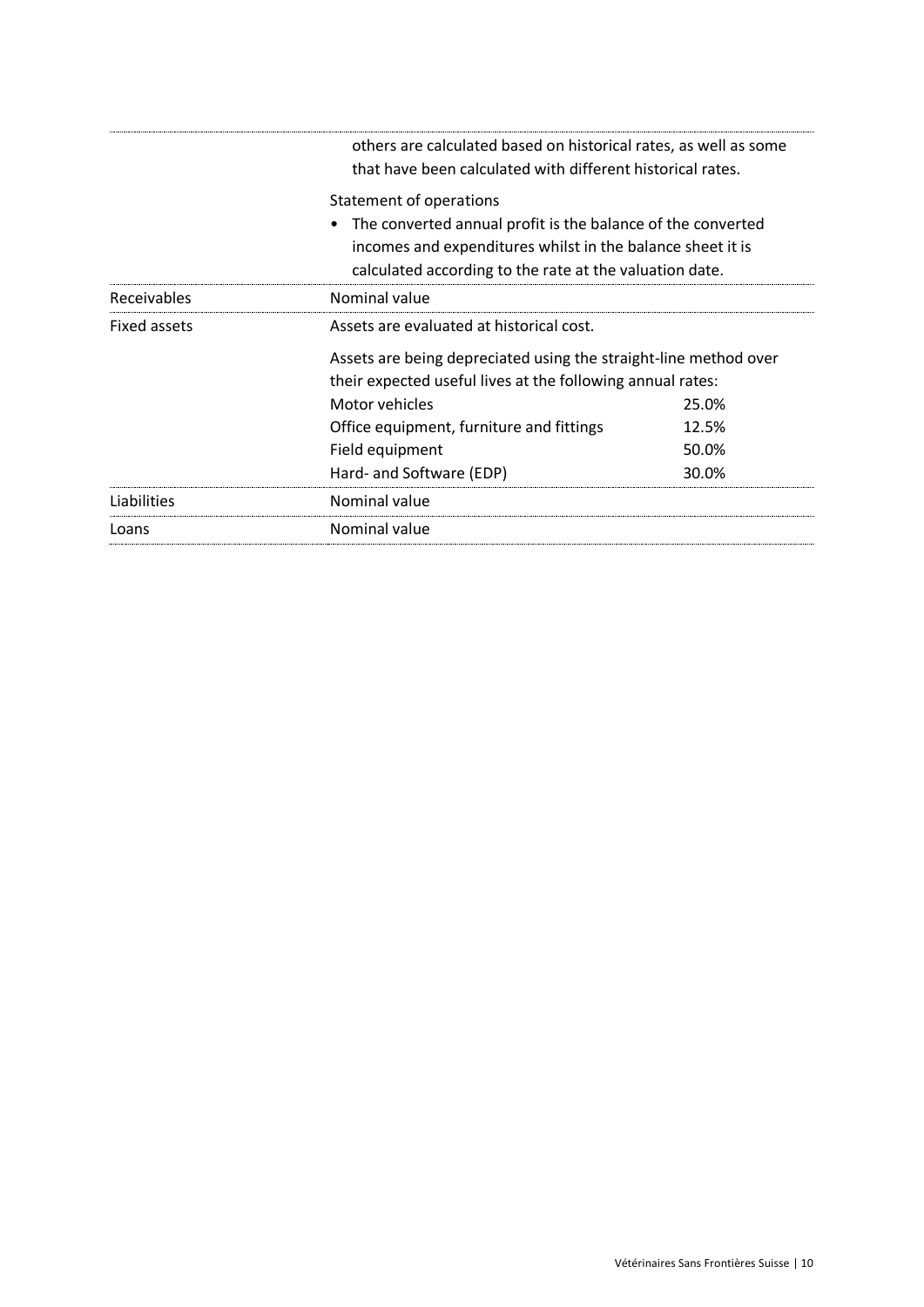# **Notes to the balance sheet**

### 1 Cash

<span id="page-9-0"></span>

| in CHF         | 2021    | 2020                |
|----------------|---------|---------------------|
|                |         |                     |
| Cash at hand   | 5 6 3 9 | 9405                |
| Postal account | 226 257 | 52775               |
| <b>Banks</b>   |         | 2 447 392 2 115 303 |
| <b>Total</b>   |         | 2 679 288 2 177 483 |

# <span id="page-9-1"></span>2 Receivables from goods and services

| in CHF                         | 2021     | 2020    |
|--------------------------------|----------|---------|
|                                |          |         |
| Receivables donors Ethiopia    | 357935   | 347 598 |
| Receivables donors Kenya       | 3 1 2 5  | 1 1 7 2 |
| Receivables donors Mali        | 46 683   | 24 780  |
| Receivables donors Somalia     | 5843     | 131 396 |
| Receivables donors South Sudan | 350 303  | 180 770 |
| Receivables donors Ivory Coast | 24 3 6 6 |         |
| Receivables donors Togo        |          | 81 944  |
| Total                          | 788 255  | 767 660 |

## <span id="page-9-2"></span>3 Other short-term receivables

| in CHF            | 2021    | 2020    |
|-------------------|---------|---------|
|                   |         |         |
| Receivables Kenya | 13 0 99 | 21 4 32 |
| Social insurance  | 2 2 4 1 |         |
| Deposits          | 2 5 5 2 | 2 708   |
| Transfers         | 165     | 99      |
| <b>Total</b>      | 18 0 57 | 24 2 39 |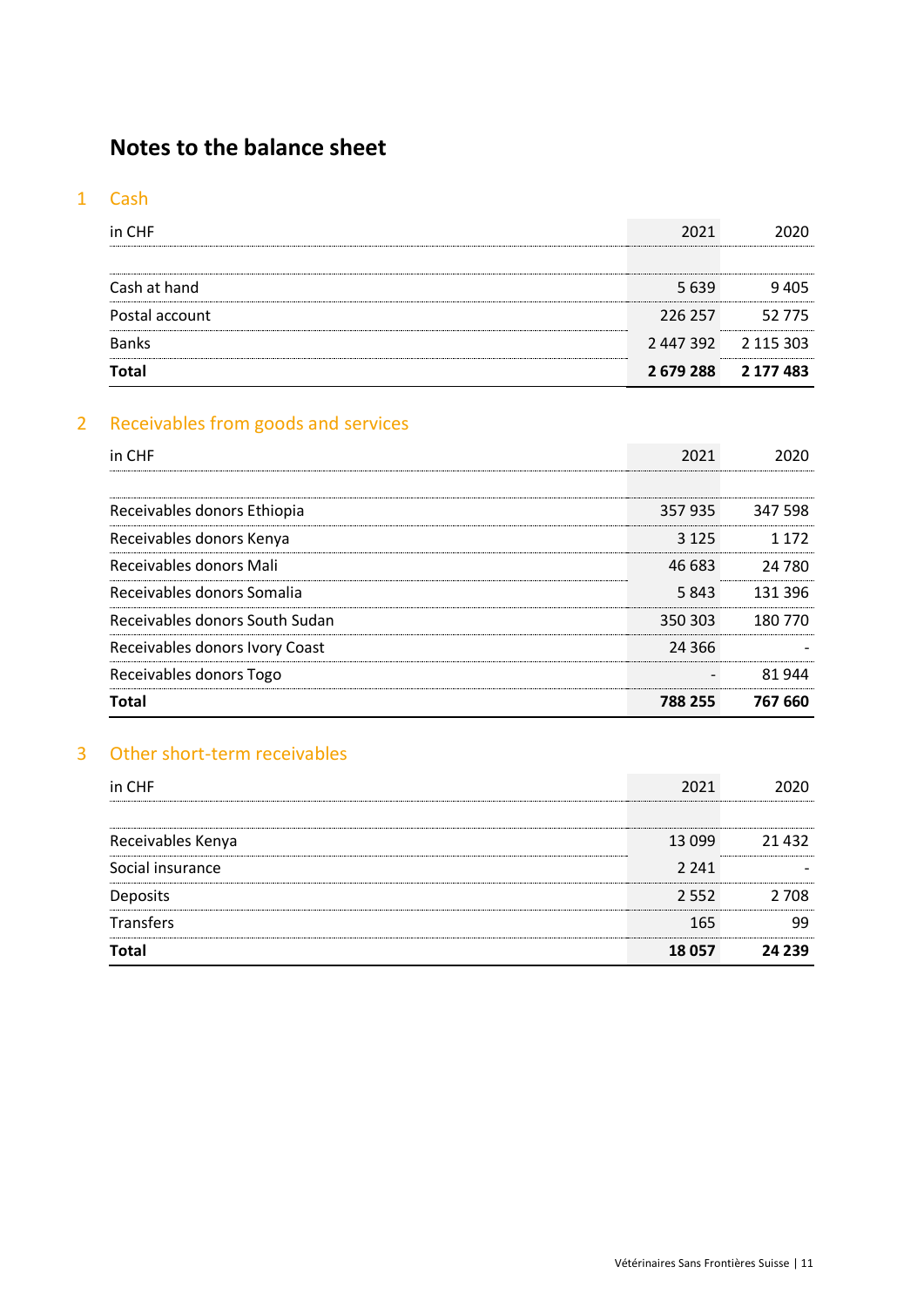## 4 Prepayments

<span id="page-10-0"></span>

| in CHF                  | 2021    | 2020   |
|-------------------------|---------|--------|
|                         |         |        |
| Prepayments salaries    | 13.576  | 10 241 |
| Prepayments Ethiopia    | 7 1 7 2 |        |
| Prepayments Kenya       | 32 613  | 40.540 |
| Prepayments Mali        | 58 844  |        |
| Prepayments South Sudan | 129 060 | 69091  |
| Prepayments Togo        | 21 7 14 |        |
| <b>Total</b>            | 262 979 | 119872 |

# 5 Tangible fixed assets

| in CHF                             | Furniture &           |                          |          |          |
|------------------------------------|-----------------------|--------------------------|----------|----------|
|                                    | Appliance             | IT                       | Vehicles | Total    |
|                                    |                       |                          |          |          |
| Gross values of cost               |                       |                          |          |          |
| Beginning of the period 01.01.2021 | 8829                  | 8830                     | 141 643  | 159 302  |
| Additions                          |                       |                          |          |          |
| <b>Disposals</b>                   |                       |                          |          |          |
| Foreign exchange differences       | 47)<br>$\overline{ }$ | (35)                     | (723)    | (805)    |
| End of the period 31.12.2021       | 8782                  | 8795                     | 140 920  | 158 497  |
| Accumulated depreciation           |                       |                          |          |          |
| Beginning of period 01.01.2021     | (8829)                | (8830)                   | (64 144) | (81803)  |
| Systematic depreciation            |                       | $\overline{\phantom{a}}$ | (20557)  | (20557)  |
| <b>Disposals</b>                   |                       |                          |          |          |
| Foreign exchange differences       | 47                    | 35                       | 929      | 1011     |
| End of the period 31.12.2021       | (8782)                | (8795)                   | (83772)  | (101349) |
| Net carrying amount 31.12.2021     |                       |                          | 57 148   | 57 148   |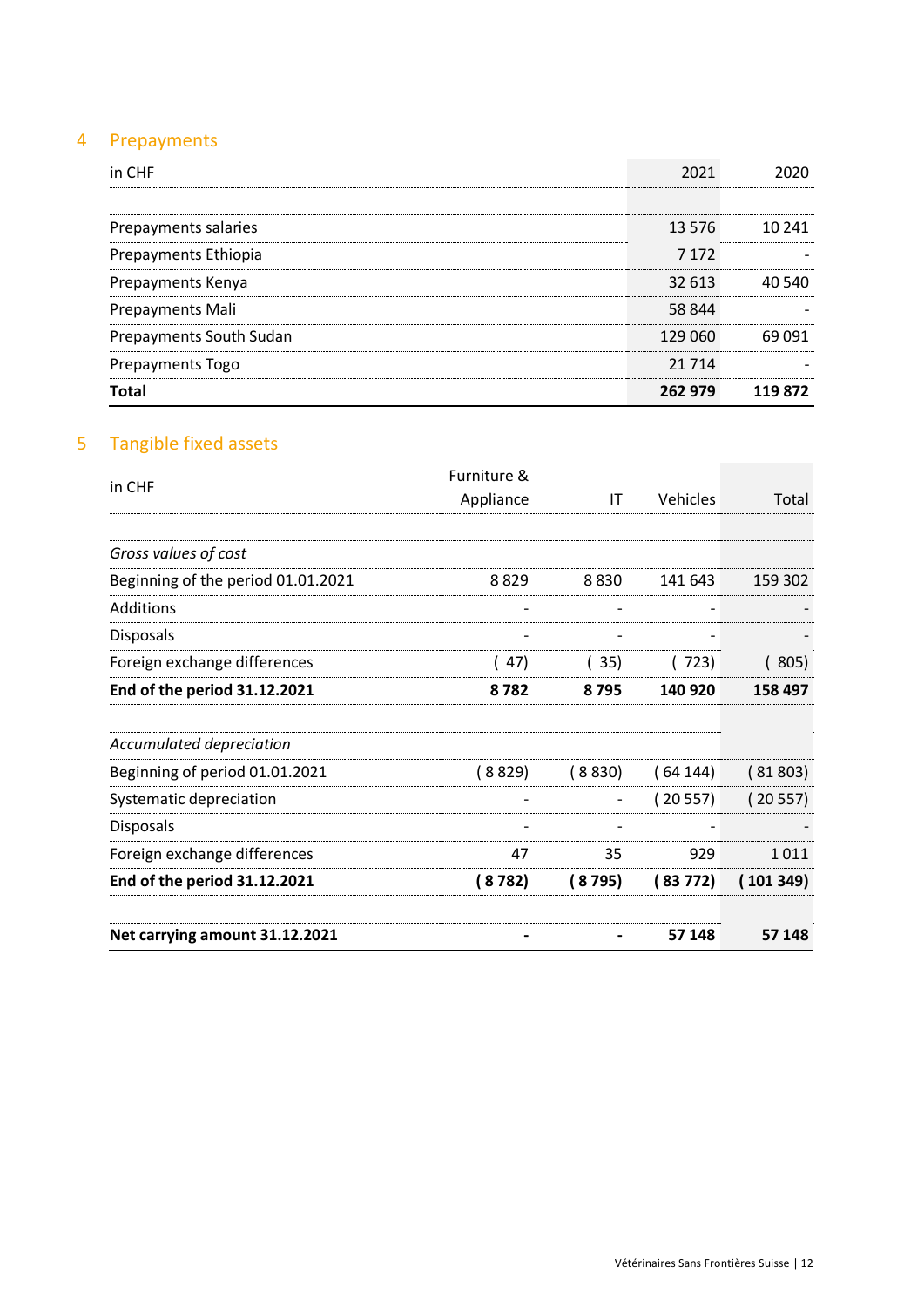| in CHF                             | Furniture &<br>Appliance | IT      | Vehicles | Total    |
|------------------------------------|--------------------------|---------|----------|----------|
| Gross values of cost               |                          |         |          |          |
| Beginning of the period 01.01.2020 | 10'523                   | 10'120  | 86'358   | 107'001  |
| Additions                          |                          |         | 70'866   | 70'866   |
| <b>Disposals</b>                   |                          |         |          |          |
| Foreign exchange differences       | (1694)                   | (1290)  | (15581)  | (18 565) |
| End of the period 31.12.2020       | 8'829                    | 8'830   | 141'643  | 159'302  |
| Accumulated depreciation           |                          |         |          |          |
| Beginning of period 01.01.2020     | (10523)                  | (10120) | (85761)  | (106404) |
| Systematic depreciation            |                          |         | (3066)   | (3066)   |
| <b>Disposals</b>                   |                          |         |          |          |
| Foreign exchange differences       | 1'694                    | 1'290   | 24'683   | 27'667   |
| End of the period 31.12.2020       | (8829)                   | (8830)  | (64144)  | (81803)  |
| Net carrying amount 31.12.2020     |                          |         | 77'499   | 77'499   |

# 6 Payables from goods and services

| in CHF                    | 2021     | 2020    |
|---------------------------|----------|---------|
|                           |          |         |
| Salaries payables         | 1887     | 1926    |
| Social insurance payables | 336 224  | 334 388 |
| Payables Switzerland      | 107 017  | 83 449  |
| Payables Kenya            | 23 0 9 0 | 78 555  |
| Payables Ethiopia         | 71 0 76  | 94872   |
| Payables South Sudan      | 161 405  | 104 762 |
| <b>Total</b>              | 700 699  | 697 952 |

### 7 Accrued liabilities

| <b>Total</b> | 12 000 | 9 1 0 0 |
|--------------|--------|---------|
| Audit        | 12 000 | 9 1 0 0 |
|              |        |         |
| in CHF       | 2021   | 2020    |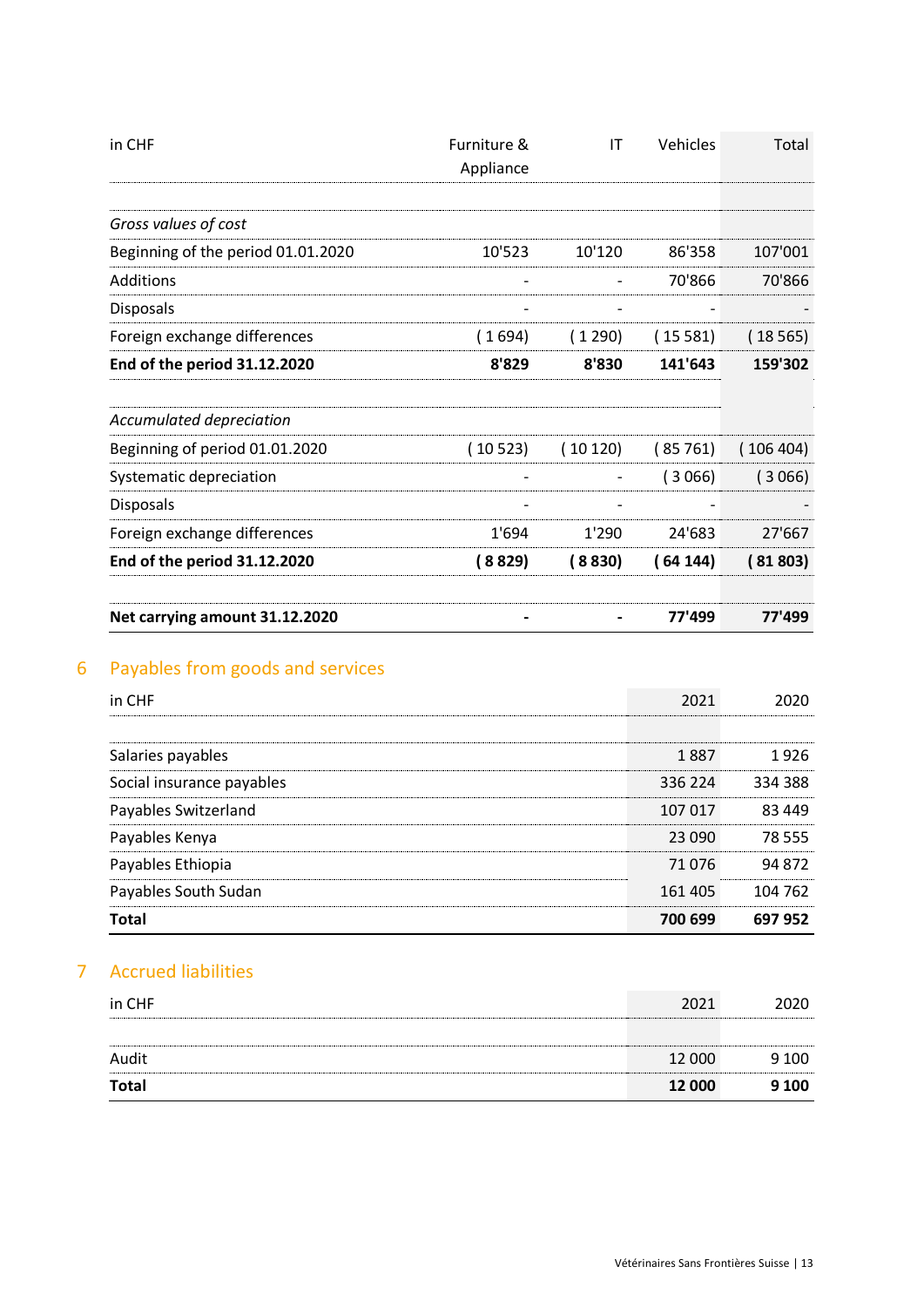### 8 Subordinated loan

In 2012, VSF-Suisse received a loan of CHF 100 000 from a private individual. The loan is subordinated to all other existing and future claims against the company. The lender so far converted CHF 70'000 of the initial amount into a donation as notified in previous statements. There has been no conversion this year and the loan stands unchanged at CHF 30'000.

#### 9 Fund capital

The fund capital shows the earmarked funds. See statement of changes in capital for further details.

#### 10 Organisation capital

The organisation capital shows internally generated unrestricted funds. See statement of change of capital for further details.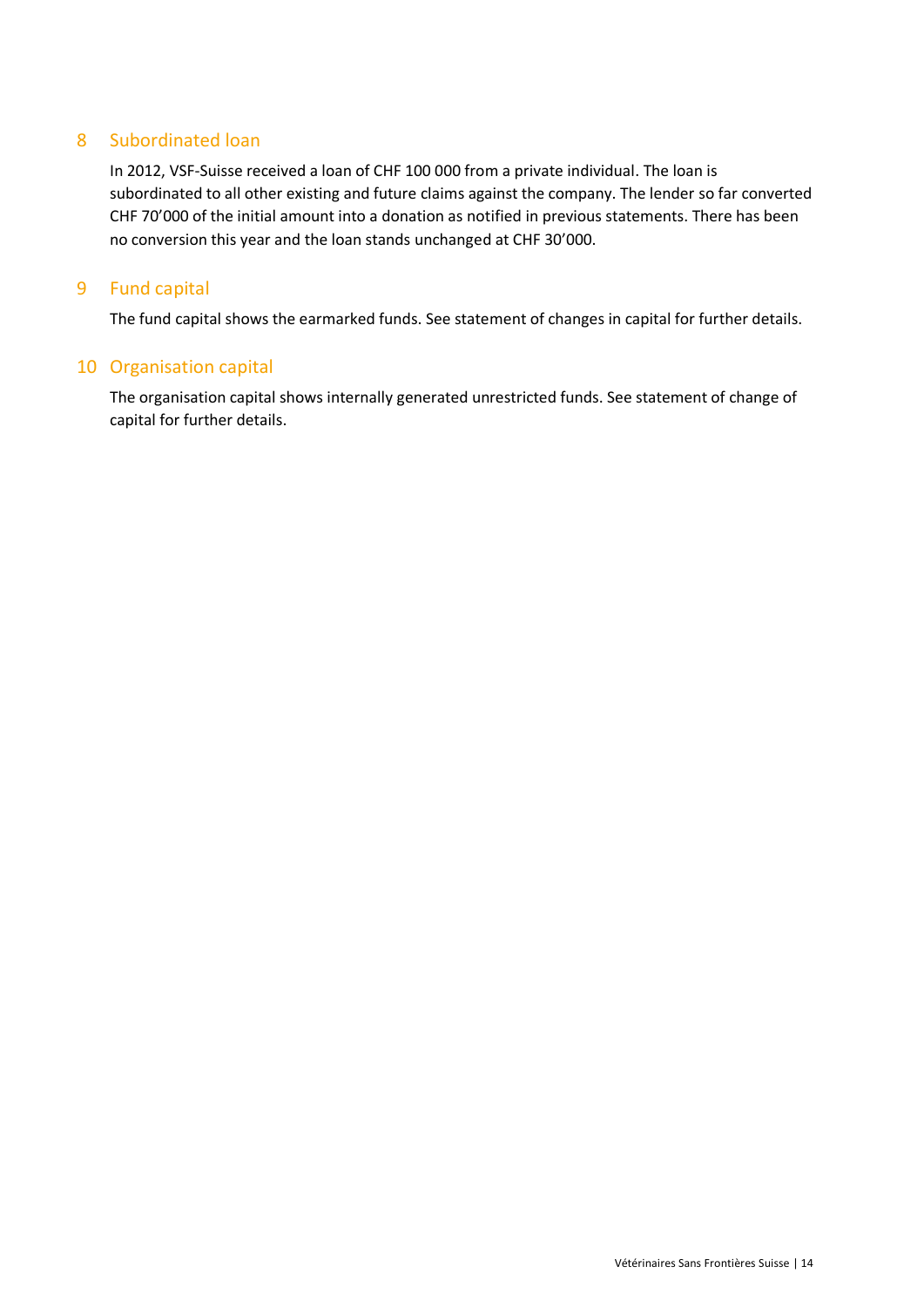# **Notes to the statement of operations**

## 11 Project revenues

| in CHF                                   | 2021      | 2020      |
|------------------------------------------|-----------|-----------|
|                                          |           |           |
| Governmental bodies                      | 4 533 806 | 6 155 799 |
| Contributions SDC                        | 1 101 982 | 1 435 199 |
| <b>SDC Programm Contribution</b>         | 700 000   |           |
| <b>Contributions European Commission</b> | 2035433   | 2 633 808 |
| <b>Contributions ECHO</b>                |           | 357427    |
| Contributions USAID / OFDA               | 696 391   | 1 729 365 |
| International organisations              | 1 322 271 | 1 243 423 |
| <b>Foundations</b>                       | 1023328   | 887 965   |
| Swiss public sector                      | 190 034   | 173 998   |
| Private sector                           | 70 000    | 34 766    |
| Other project revenues                   | 172 210   | 42 113    |
| Total                                    | 7 311 649 | 8 538 064 |

### 12 Donations

| in CHF                         | 2021      | 2020    |
|--------------------------------|-----------|---------|
|                                |           |         |
| Unrestricted private donations | 805 070   | 661 048 |
| Unrestricted legacy donations  | 327 373   |         |
| Other unrestricted donations   | 25.554    | 35237   |
| Total                          | 1 157 997 | 696 285 |

## 13 Personnel expenses

| in CHF                                                        | 2021      | 2020          |
|---------------------------------------------------------------|-----------|---------------|
|                                                               |           |               |
| Full time equivalents at the countries as of 31.12.           | 122       | 111           |
| Full time equivalents at the head office in Bern as of 31.12. | 7.1       | 7.3           |
|                                                               |           |               |
| Programme                                                     | 2 305 660 | 2 4 1 5 1 2 0 |
| Fundraising                                                   | 108 669   | 63886         |
| Administration                                                | 274 077   | 192 788       |
| <b>Total</b>                                                  | 2 688 406 | 2671794       |
|                                                               |           |               |
| Ulrich Kihm (President) donated travel and phone expenses     | 747       | 687           |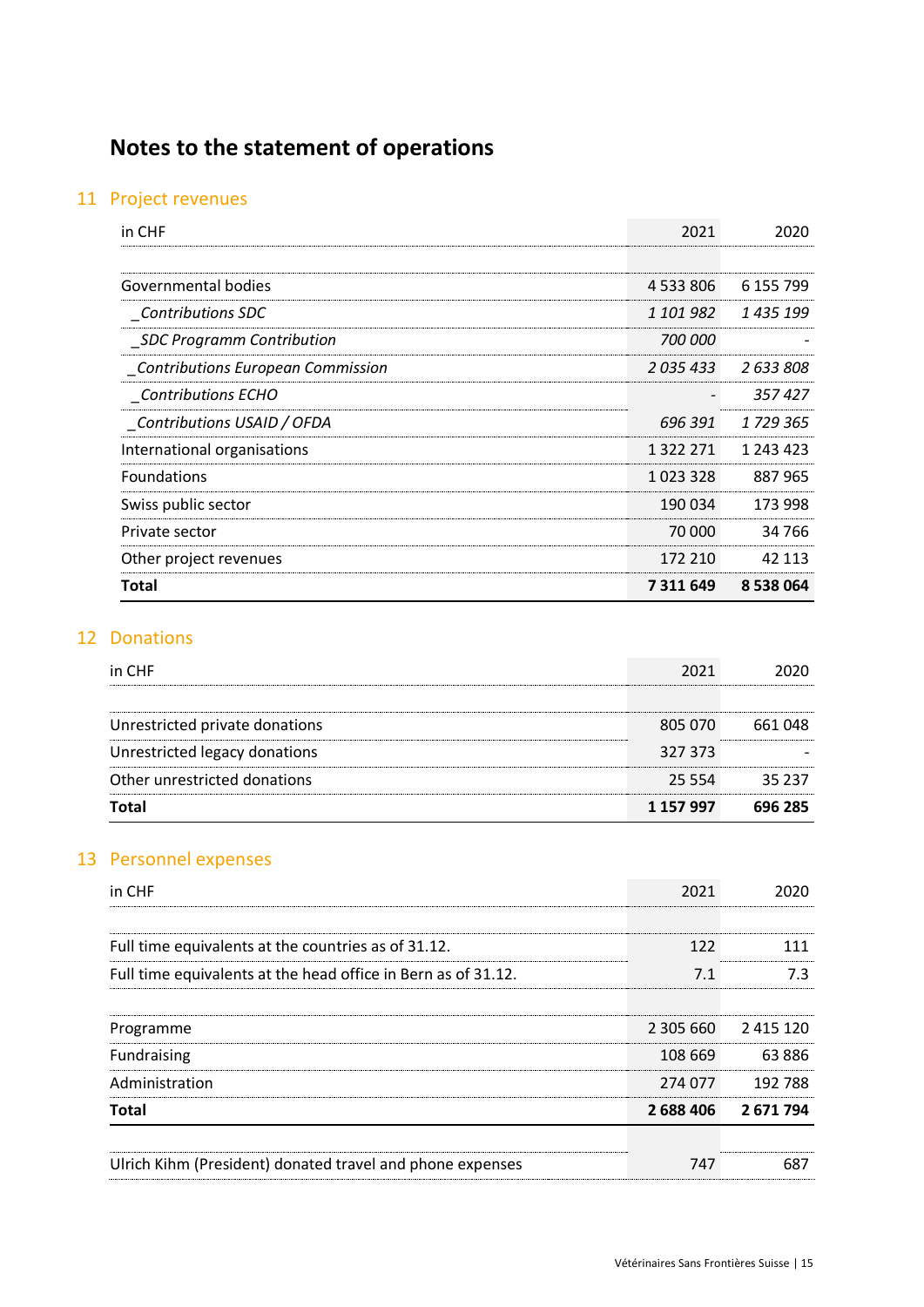#### 14 Other operating expenses

| in CHF                                              | 2021    | 2020    |
|-----------------------------------------------------|---------|---------|
|                                                     |         |         |
| Rent                                                | 82 2 16 | 76327   |
| Insurances                                          | 39 0 79 | 39 947  |
| Maintenance                                         | 60 533  | 27368   |
| Administrative costs                                | 348 334 | 321 041 |
| Consulting, legal and accounting costs <sup>)</sup> | 199 681 | 277 999 |
| Marketing costs                                     | 219 283 | 172 454 |
| <b>Total</b>                                        | 949 126 | 915 136 |

### 15 Operating expenses

| in CHF             | 2021          | 2020          |
|--------------------|---------------|---------------|
|                    |               |               |
| Ethiopia           | 2 304 883     | 1 3 6 7 5 6 2 |
| Kenya              | 766 731       | 1853896       |
| Mali               | 1039199       | 701 393       |
| Somalia            | 54 7 32       | 1 274 292     |
| South Sudan        | 2 3 1 2 2 2 5 | 2 4 14 5 08   |
| Togo               | 268 558       | 172 131       |
| <b>Ivory Coast</b> | 133 698       | 53 904        |
| Chad               |               | 59 958        |
| Switzerland        | 1 265 334     | 1 008 711     |
| <b>Total</b>       | 8 145 360     | 8 906 355     |

### 16 Extraordinary expense and income

Extraordinary expense and income mainly comprise currency losses and gains at the end of the projects.

### 17 Change in tied and fund capital

Utilization and allocation of fund capital shows the change of funds for the financing of projects and of internal costs as at the end of the year. See statement of change of capital for further details.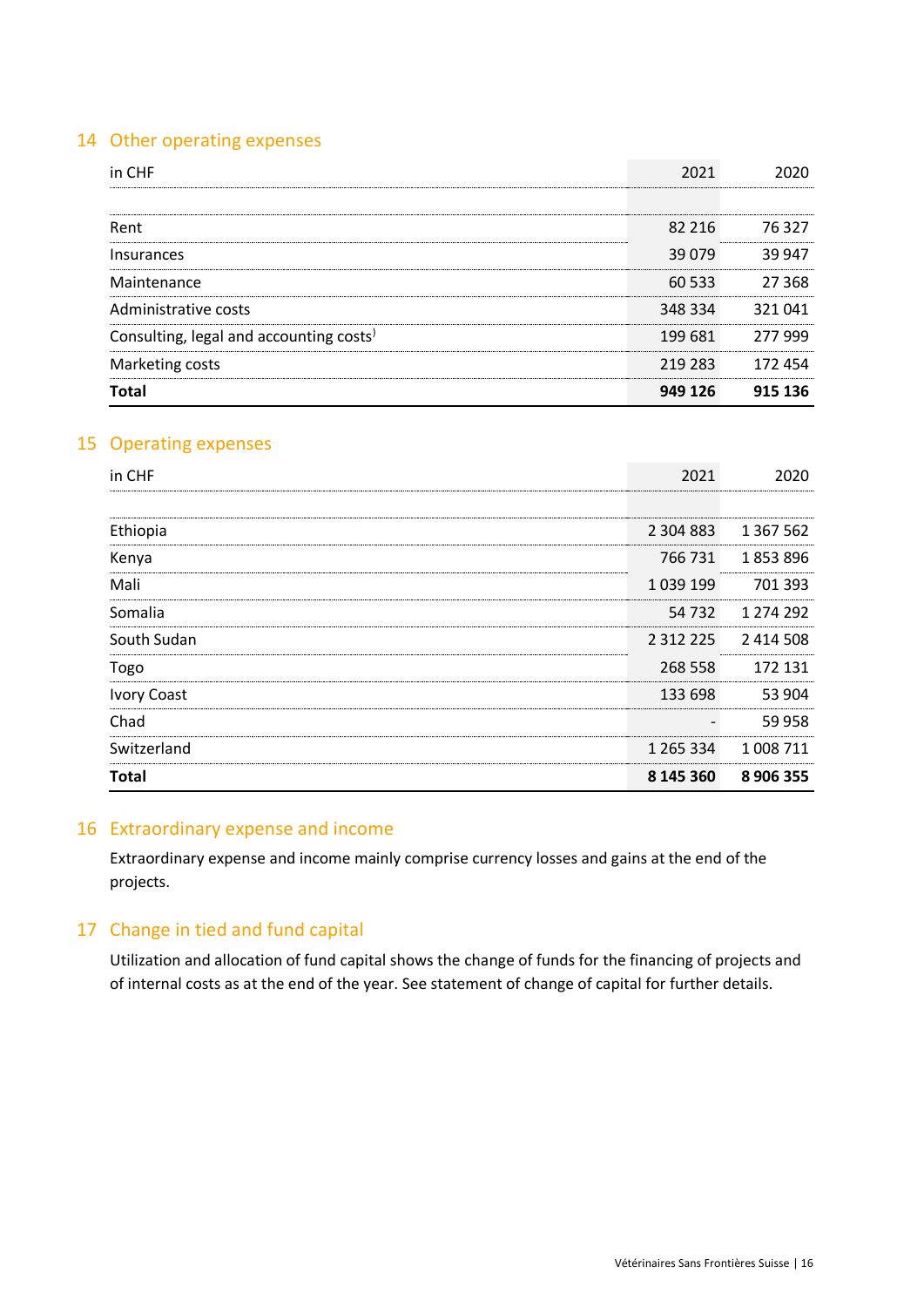### 18 Change in organisation capital

The unrestricted funds are part of the organisation capital and their utilization are not being restricted by any third party. Therefore, they are dedicated to self-financing.

The amount of CHF 25 000 was received from TVS GST AG and allocated to the corresponding fund. The capital of the organisation consists of the equity financing. Its utilisation is not restricted by any third parties (previous year CHF 25 000).

In 2021 VSF Management and the Board have decided to launch a capital campaign to raise funds with the aim to increase the organisation capital. The campaign will run for five years (2021 - 2025).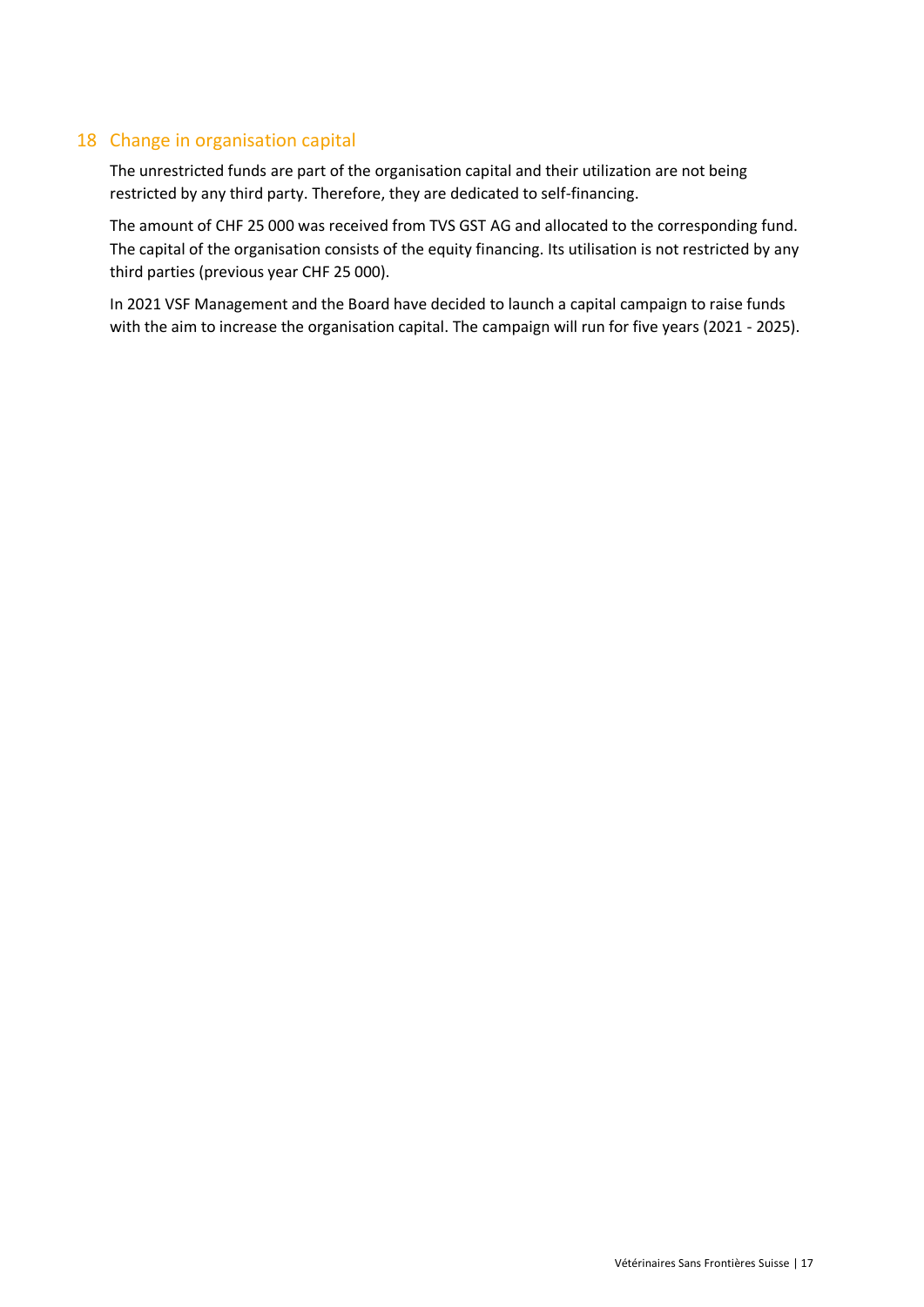## **Further explanations**

#### 19 Other liabilities from tenancy agreements not included in the books

| in CHF                              | 2022   | 2023. |
|-------------------------------------|--------|-------|
|                                     |        |       |
| Office space, Mühlenplatz 15, Berne | 27936  |       |
| <b>Total</b>                        | 27 936 |       |

#### 20 Events after the closing

There were no significant events after the closing date of 31st December 2021, which would require additional information or changes to the annual financial statement.

#### 21 Performance report

The performance report forms part of the annual report.

#### 22 Pro-bono services

The board of directors and volunteers have performed 205 hours of unpaid services during the year 2021 (previous year 620 hours).

#### 23 Executive compensation

| in CHF                 | 2021    | 2020    |
|------------------------|---------|---------|
|                        |         |         |
| Executive compensation | 193'976 | 193 230 |
| <b>Total</b>           | 193'976 | 193 230 |

The executive management consists of Nicole Litschgi, Executive Director, and Esther Schelling, Deputy Executive Director. The disclosed executive compensation consists of salaries and expense allowances.